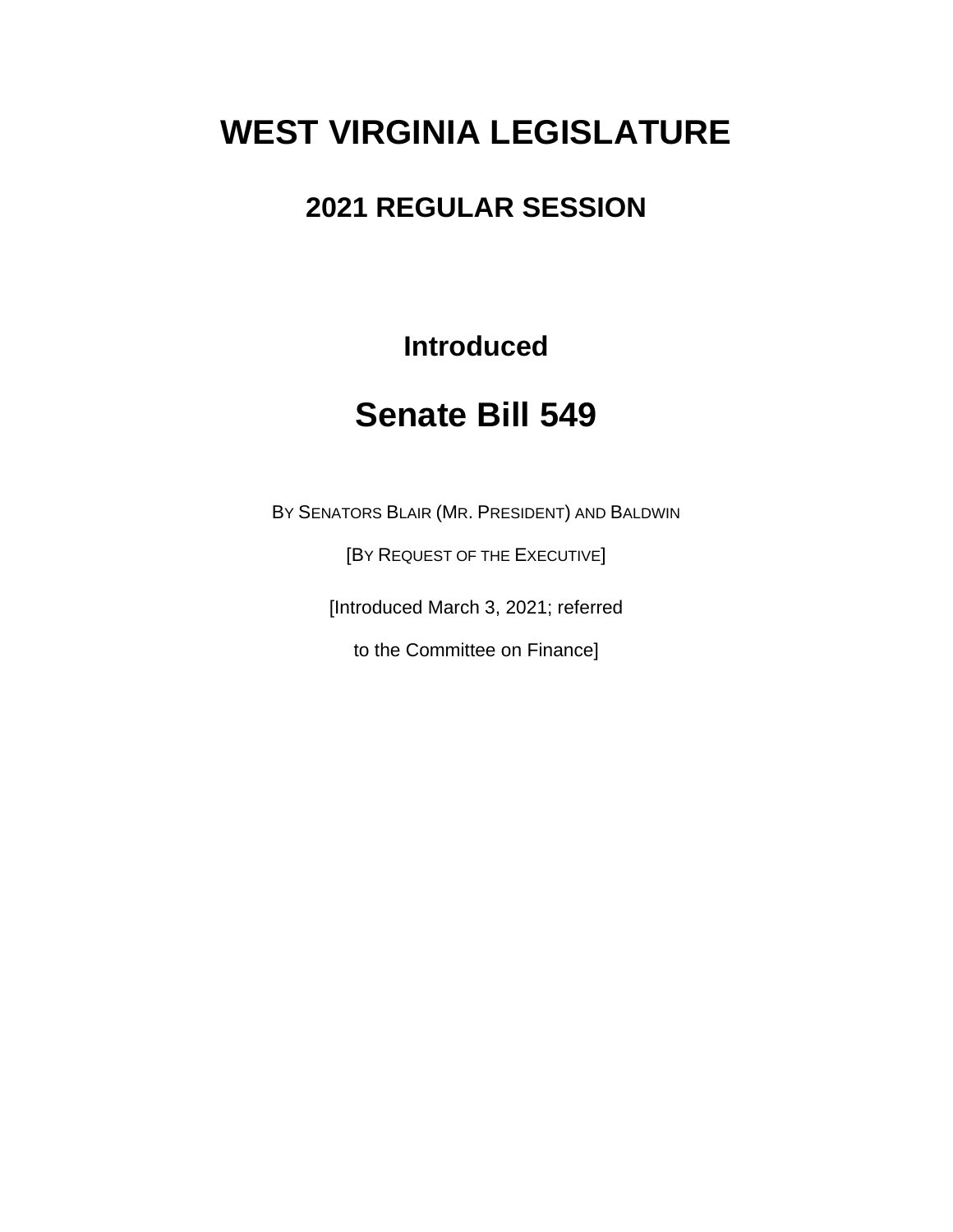| 1              | A BILL making a supplementary appropriation of federal funds out of the Treasury from the   |  |  |  |  |  |
|----------------|---------------------------------------------------------------------------------------------|--|--|--|--|--|
| 2              | balance of federal moneys remaining unappropriated for the fiscal year ending June 30,      |  |  |  |  |  |
| 3              | 2021, by decreasing an existing item and adding a new item of appropriation to the          |  |  |  |  |  |
| 4              | Department of Revenue, Insurance Commissioner, fund 8883, fiscal year 2021,                 |  |  |  |  |  |
| 5              | organization 0704, by supplementing and amending the appropriations for the fiscal year     |  |  |  |  |  |
| 6              | ending June 30, 2021.                                                                       |  |  |  |  |  |
| $\overline{7}$ | WHEREAS, The Governor has established the availability of federal funds for expenditure     |  |  |  |  |  |
| 8              | in the fiscal year ending June 30, 2021 which is hereby appropriated by the terms of this   |  |  |  |  |  |
| 9              | supplementary appropriation bill; therefore                                                 |  |  |  |  |  |
| 10             | Be it enacted by the Legislature of West Virginia:                                          |  |  |  |  |  |
| 11             | That the total appropriation for the fiscal year ending June 30, 2021, to fund 8883, fiscal |  |  |  |  |  |
| 12             | year 2021, organization 0704, be supplemented and amended by decreasing an existing item of |  |  |  |  |  |
| 13             | appropriation as follows:                                                                   |  |  |  |  |  |
| 14             | TITLE II - APPROPRIATIONS.                                                                  |  |  |  |  |  |
| 15             | Sec. 6. Appropriations of federal funds.                                                    |  |  |  |  |  |
| 16             | <b>DEPARTMENT OF REVENUE</b>                                                                |  |  |  |  |  |
| 17             | 362 - Insurance Commissioner                                                                |  |  |  |  |  |
| 18             | (WV Code Chapter 33)                                                                        |  |  |  |  |  |
| 19             | Fund 8883 FY 2021 Org 0704                                                                  |  |  |  |  |  |
| 20<br>21       | <b>Federal</b><br>Appro-<br><b>Funds</b><br>priation                                        |  |  |  |  |  |
| 22             | 13000<br>\$<br>8,700<br>2                                                                   |  |  |  |  |  |
| 23             | And, that the total appropriation for the fiscal year ending June 30, 2021, to fund 8883,   |  |  |  |  |  |
| 24             | fiscal year 2021, organization 0704, be supplemented and amended by adding a new item of    |  |  |  |  |  |
| 25             | appropriation as follows:                                                                   |  |  |  |  |  |